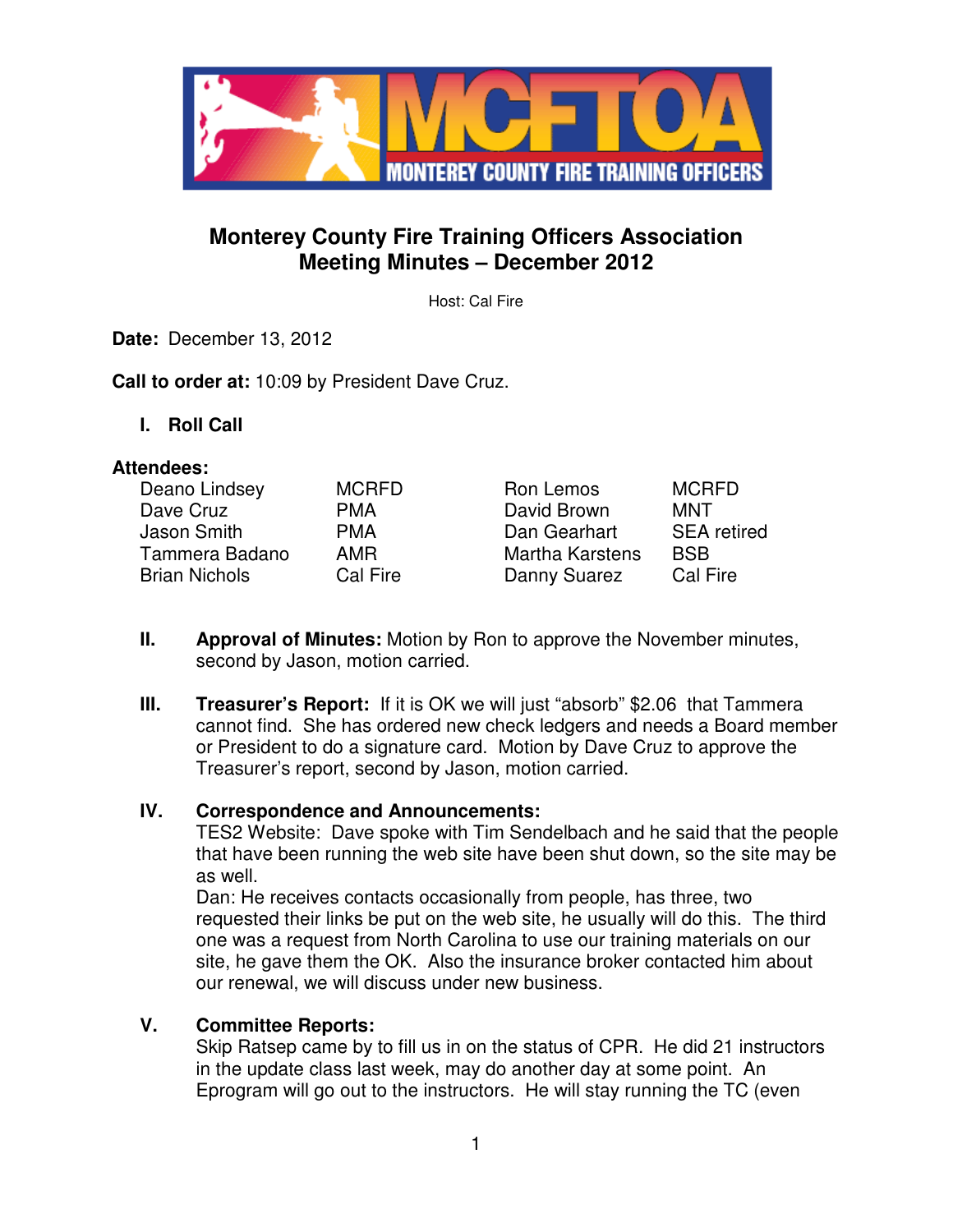

though he is retiring on Monday) until someone else takes over. Cost for agencies will be \$5.00 a card, \$10 for businesses, businesses will also need to have a business license and carry insurance. Cal Fire will bill quarterly by number of cards, departments should have a designated person to approve them. A MOU will go out. Now that the TC is a go, TOs will buy 2 instructor kits and 25 student manuals to be kept in our Library. Ron and Skip to decide where best to purchase them. Do we want to put a calendar on our site so instructors can put in the days they want to reserve the books so they can make sure they are available when needed? We will work on that with Dan, Ron and Deano to work out a procedure for their checking out and use. Reminder, to be able to check them out you must be a paid TO member. (New training BC Danny Suarez introduced at this point)

- **A. Wildland Committee** Dan will start after the first of the year, at each Chief's meeting he does mention the need to have more participation from agencies for overhead positions.
- **B. Fire Library** Deano will purchase the Art of Reading Smoke!! He will do an inventory/audit of the library in January.

## **C. Programs/Training Classes**

- a. Auto Ex: Deano- It was on hold, he will contact Randy about some June/July dates.
- b. Ag Ex: Brian for John- Same status.
- c. Leadership classes/Mission Centered Solutions- CalFire-Brian-Incident leadership classes start at \$26,000. This is not a required class for anyone, consensus is we don't need to do it. Other classes; Truck academy coming soon, through Fire Town, 40 hour class. Looking for a school bus for a bus auto ex class, Ron Moore to teach, February 22 and 23, 25 people can take it, both open to the public. He also handed out figures to look at for the FF Safety and Survival class. He showed different cost options depending on what was provided by TOs. The classes are set up for Jan-Feb and March. It is a 2 day, 16 hour class. Discussion on costs and locations. The dates are January 13 & 14, 29 & 30, February 9 & 10, 25 & 26, and March 13 & 14, 26 & 27. It will be a Cal Fire instructor. If the maze is already in CV that will save on costs. We can send out a flyer to see what interest there is. Motion by Dan for TOs to proceed with the class on the February dates with the cost approx. \$100, Ron seconded, motion carried, motion then amended to say the student cost will be \$100, TOs to cover the rest, approved. Dan to put a flyer on our web site.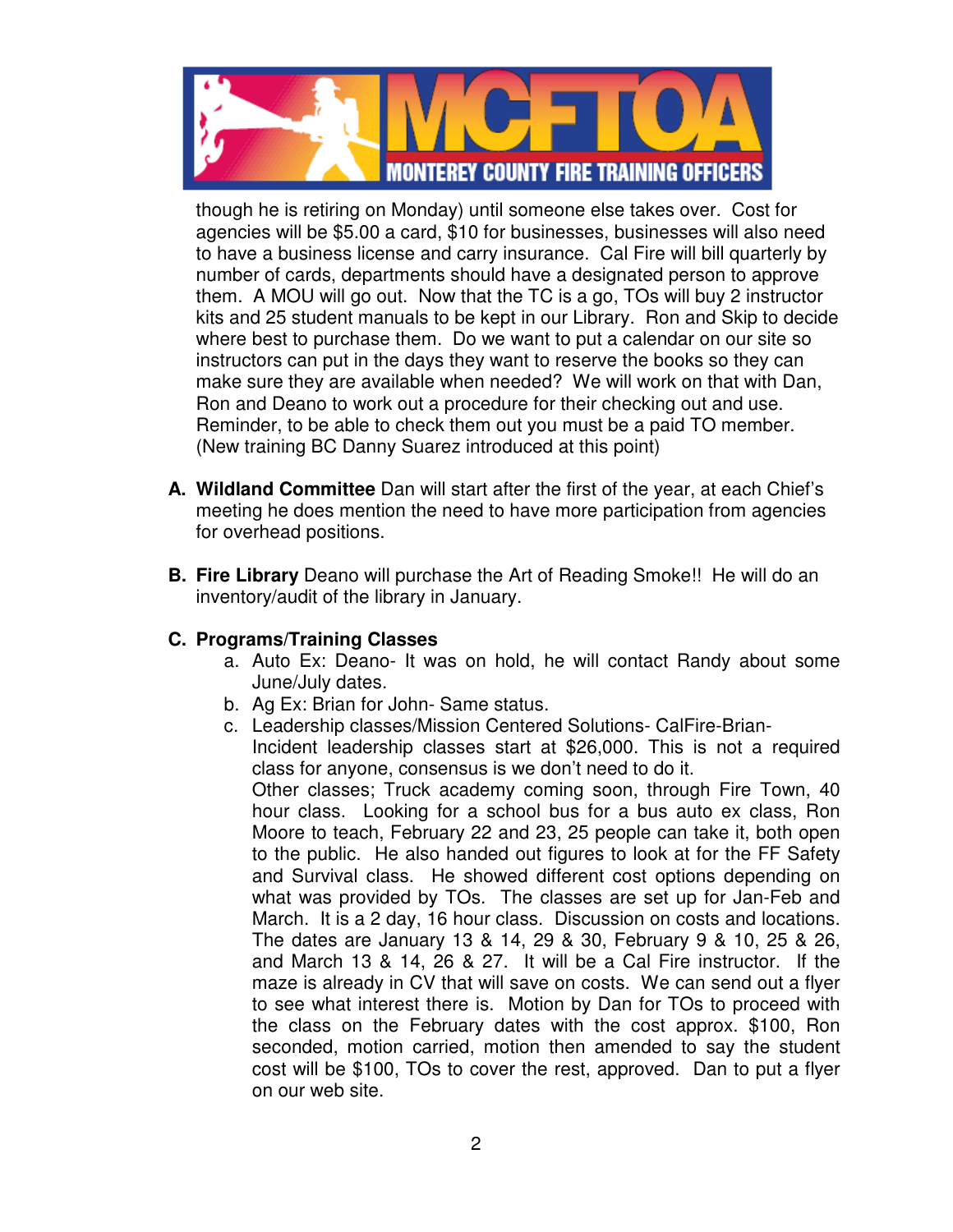

- d. UASI cost offset: Dave Cruz- More to follow.
- e. PG&E class: Dan and Dave- Good attendance, good class. Natalie made sure that TOs got credit for this class as well as the CPR instructor update.

Also from Dave, an email from Buddy Bloxham about a Petzl EXO rescue class, train the trainer. \$750 per student, 3 days. Decided we probably don't need this either, really need the basic LARRO class more. Dan commented we need to make our training committee a priority. He also mentioned that at the Chief's meeting, Chief Orman requested we do NIST classes.

Deano-Target safety solutions, he met a person in Fresno that gave him some good suggestions on how to work with them. Can he go ahead and make contact to get them here? OK to do.

## **D. Website**

Dan reported it is going well.

## **E. Fire Academy**

The academy graduation is tonight, Natalie is retiring in June…..oh no!!!

**F. Fire Chiefs Liaison Report** Dave gave the report for Humberto, see Chief's minutes for details.

## **VI. Board meeting.**

More info to come as we proceed.

## **VII. Old Business**

a. Elections. We have no one for the Presidents position. Vice President-Jason Perez, Secretary-Martha Karstens, Treasurer-Tammera Badano. As there is only one person running for each position we can suspend the rules and vote by acclimation. Motion by Dan to approve the slate, second by Jason Smith, motion carried. The Board can discuss what to do about the Presidents position. Tammera to send out a reminder that dues are due and payable. A reminder, you must have your dues paid to be able to vote.

b. Nozzle Forward. They are looking at doing a cost sharing with other organizations. We would like an outline on what is being taught.

#### **VIII. New Business**

AED Trainer- Discussion on purchasing an AED trainer along with the CPR books for instructors to use, the cost approximately \$450. Motion by Ron to purchase one not to exceed \$600, Tammera seconded, motion carried.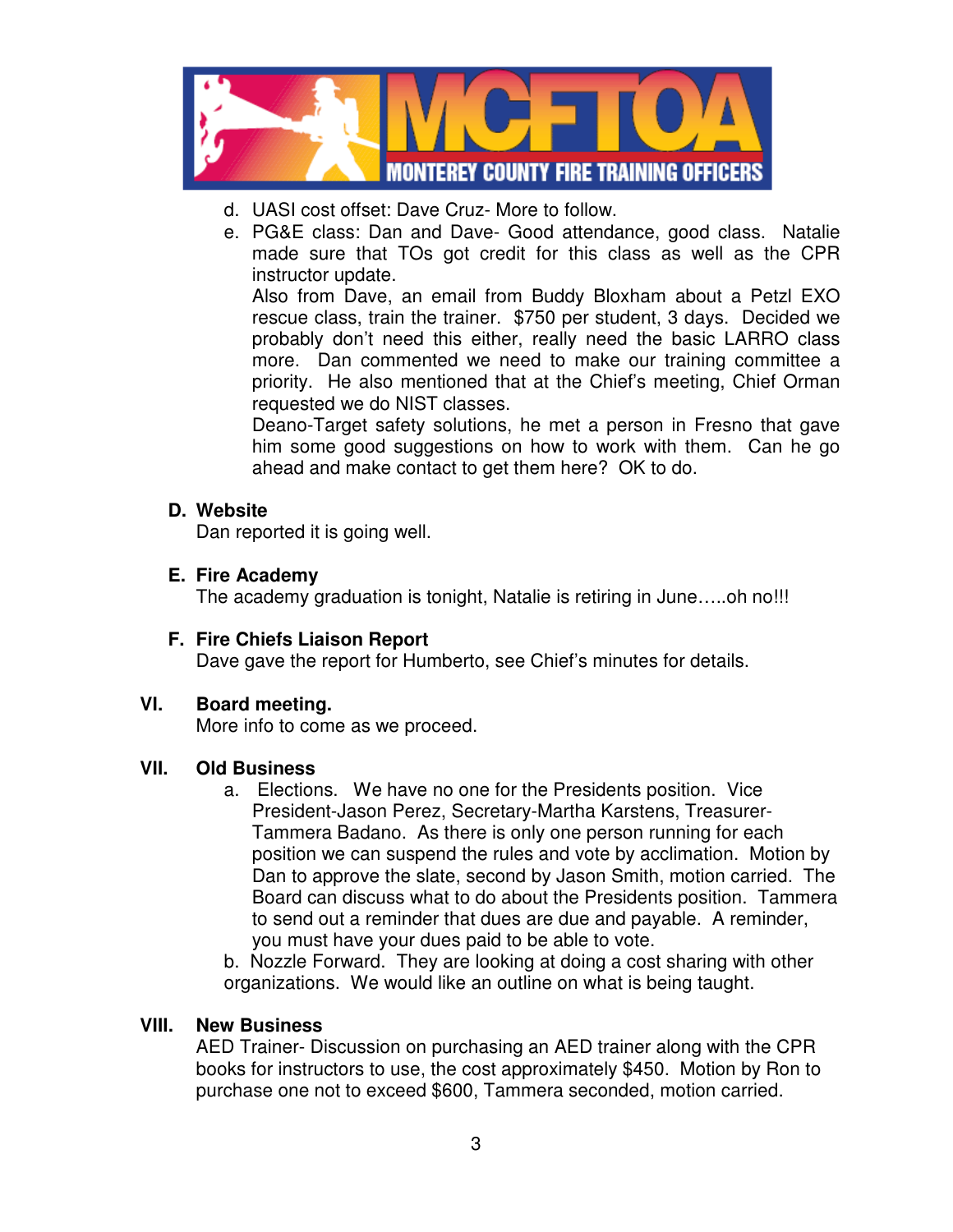

New 2013 meeting dates- We updated the "hosts", Dan will send out the updated schedule.

Insurance- Motion by Ron to pay the insurance renewal for \$1,052.63, Deano seconded, motion carried. It may only be for one coverage.

#### **VIII. Good of the Order**

Martha- Big Sur is selling raffle tickets for a handmade quilt to raise money for a water tender.

### **IX. Adjournment**

Meeting adjourned at 12:30, motion by Ron, Brian seconded, motion carried.

Next Meeting January 10, 2013

MPC Public Safety Training Center 2642 Colonel Durham Street Seaside, CA. 93955

#### **Host Monterey County Regional Fire District.**

Minutes prepared by Martha Karstens.